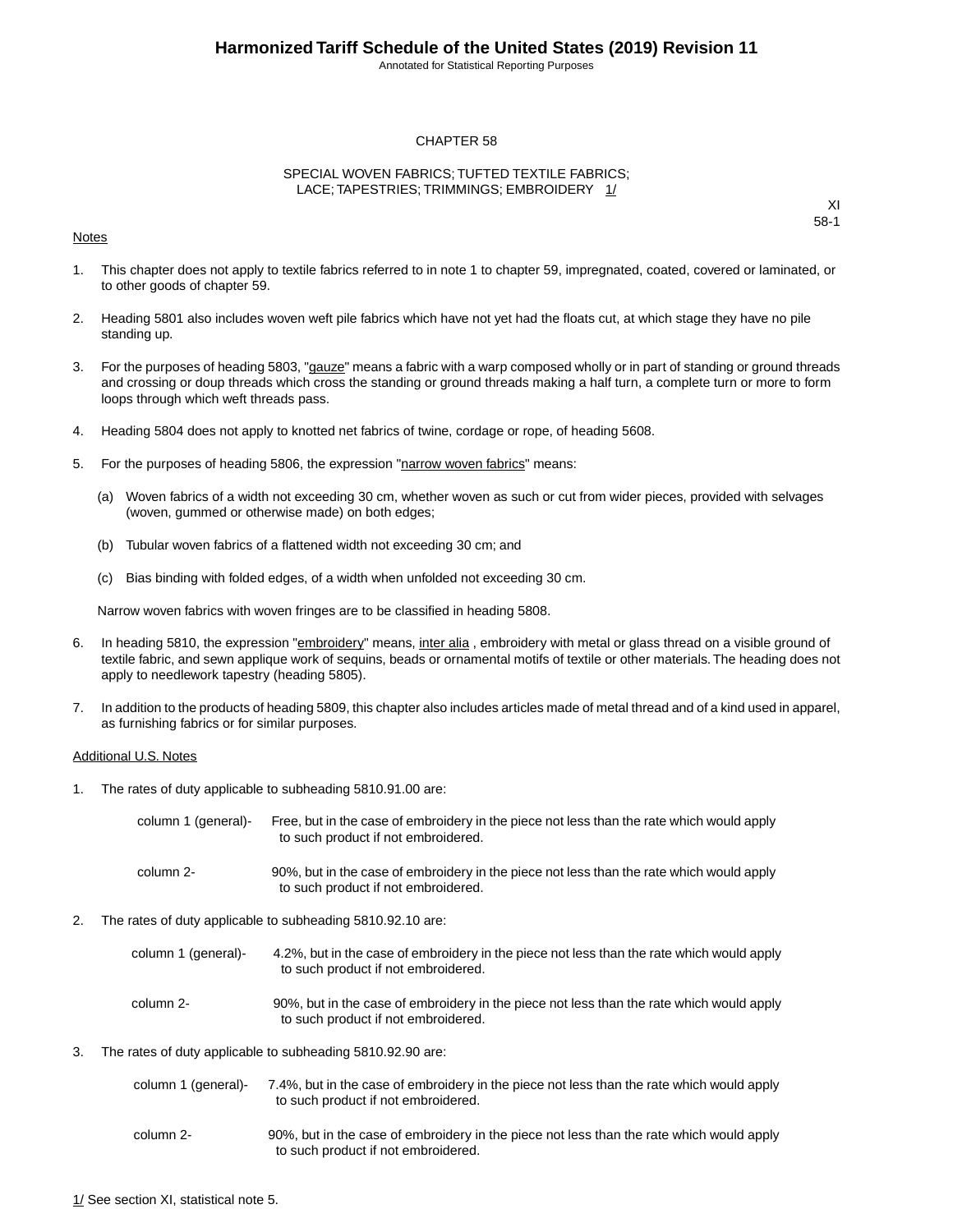Annotated for Statistical Reporting Purposes

Additional U.S. Notes (con.) XI 58-2

- 4. The rates of duty applicable to subheading 5810.99.10 are:
	- 7.4%, but in the case of embroidery in the piece not less than the rate which would apply to such product if not embroidered. column 1 (general)-
	- 90%, but in the case of embroidery in the piece not less than the rate which would apply to such product if not embroidered. column 2-
- 5. The rates of duty applicable to subheading 5810.99.90 are:
	- 4.2%, but in the case of embroidery in the piece not less than the rate which would apply to such product if not embroidered. column 1 (general)-
	- 90%, but in the case of embroidery in the piece not less than the rate which would apply to such product if not embroidered. column 2-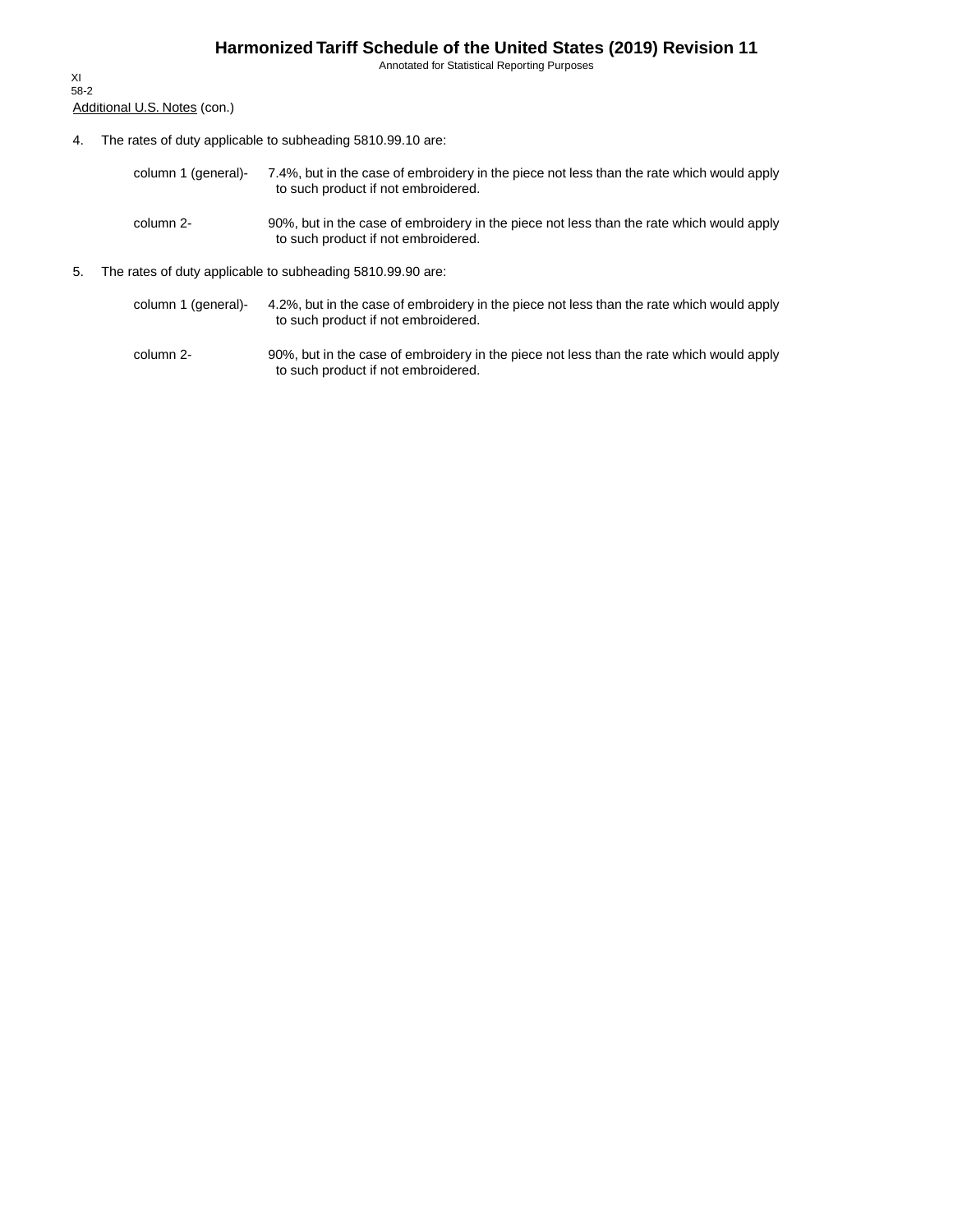Annotated for Statistical Reporting Purposes

| Heading/      | Stat.       |                                                                | Unit                               |         | <b>Rates of Duty</b>               |                |
|---------------|-------------|----------------------------------------------------------------|------------------------------------|---------|------------------------------------|----------------|
| Subheading    | Suf-<br>fix | <b>Article Description</b>                                     | of<br>Quantity                     | General | Special                            | $\overline{2}$ |
| 5801          |             | Woven pile fabrics and chenille fabrics, other than fabrics of |                                    |         |                                    |                |
|               |             | heading 5802 or 5806:                                          |                                    |         |                                    |                |
| 5801.10.00 00 |             |                                                                | m <sup>2</sup> Free <sup>1/</sup>  |         |                                    | 61.5%          |
|               |             |                                                                | kg                                 |         |                                    |                |
|               |             | Of cotton:                                                     |                                    |         |                                    |                |
| 5801.21.00 00 |             |                                                                |                                    |         | Free (AU, BH, CA,                  | 50%            |
|               |             |                                                                | kg                                 |         | CL, CO, IL, JO,<br>KR, MA, MX, OM, |                |
|               |             |                                                                |                                    |         | P, PA, PE, SG)                     |                |
| 5801.22       |             | Cut corduroy:                                                  |                                    |         |                                    |                |
| 5801.22.10    | 00          |                                                                |                                    |         | Free (AU, BH, CA,                  | 50%            |
|               |             |                                                                | kg                                 |         | CL, CO, IL, JO,                    |                |
|               |             |                                                                |                                    |         | KR, MA, MX, OM,                    |                |
|               |             |                                                                |                                    |         | P, PA, PE, SG)                     |                |
| 5801.22.90 00 |             |                                                                | m <sup>2</sup> 20.2% <sup>1/</sup> |         | Free (AU, BH, CA,                  | 50%            |
|               |             |                                                                | kg                                 |         | CL, CO, IL, JO,<br>KR, MA, MX, OM, |                |
|               |             |                                                                |                                    |         | P, PA, PE, SG)                     |                |
| 5801.23.00 00 |             |                                                                |                                    |         | Free (AU, BH, CA,                  | 44%            |
|               |             |                                                                | kg                                 |         | CL, CO, IL, JO,                    |                |
|               |             |                                                                |                                    |         | KR, MA, MX, OM,<br>P, PA, PE, SG)  |                |
|               |             |                                                                |                                    |         |                                    |                |
| 5801.26.00    |             |                                                                |                                    |         |                                    | 50%            |
|               | 10          | With chenille yarns on one side only (224) m <sup>2</sup>      | kg                                 |         |                                    |                |
|               | 20          |                                                                |                                    |         |                                    |                |
|               |             |                                                                | kg                                 |         |                                    |                |
| 5801.27       |             | Warp pile fabrics:                                             |                                    |         |                                    |                |
| 5801.27.10 00 |             |                                                                |                                    |         | Free (AU, BH, CA,                  | 70%            |
|               |             |                                                                | kg                                 |         | CL, CO, IL, JO,                    |                |
|               |             |                                                                |                                    |         | KR, MA, MX, OM,<br>P, PA, PE, SG)  |                |
| 5801.27.50    |             |                                                                |                                    |         | Free (AU, BH, CA,                  | 70%            |
|               |             |                                                                |                                    |         | CL, CO, IL, JO,                    |                |
|               |             |                                                                |                                    |         | KR, MA, MX, OM,                    |                |
|               |             |                                                                |                                    |         | P, PA, PE, SG)                     |                |
|               | 10          | Over 271 grams per square meter (224) m <sup>2</sup>           |                                    |         |                                    |                |
|               |             |                                                                | kg                                 |         |                                    |                |
|               | 20          |                                                                | m <sup>2</sup><br>kg               |         |                                    |                |
|               |             |                                                                |                                    |         |                                    |                |
|               |             |                                                                |                                    |         |                                    |                |
|               |             |                                                                |                                    |         |                                    |                |
|               |             |                                                                |                                    |         |                                    |                |
|               |             |                                                                |                                    |         |                                    |                |
|               |             |                                                                |                                    |         |                                    |                |
|               |             |                                                                |                                    |         |                                    |                |
|               |             |                                                                |                                    |         |                                    |                |
|               |             |                                                                |                                    |         |                                    |                |
|               |             |                                                                |                                    |         |                                    |                |
|               |             |                                                                |                                    |         |                                    |                |
|               |             |                                                                |                                    |         |                                    |                |
|               |             |                                                                |                                    |         |                                    |                |
|               |             |                                                                |                                    |         |                                    |                |
|               |             |                                                                |                                    |         |                                    |                |
|               |             |                                                                |                                    |         |                                    |                |
|               |             |                                                                |                                    |         |                                    |                |
|               |             |                                                                |                                    |         |                                    |                |
|               |             |                                                                |                                    |         |                                    |                |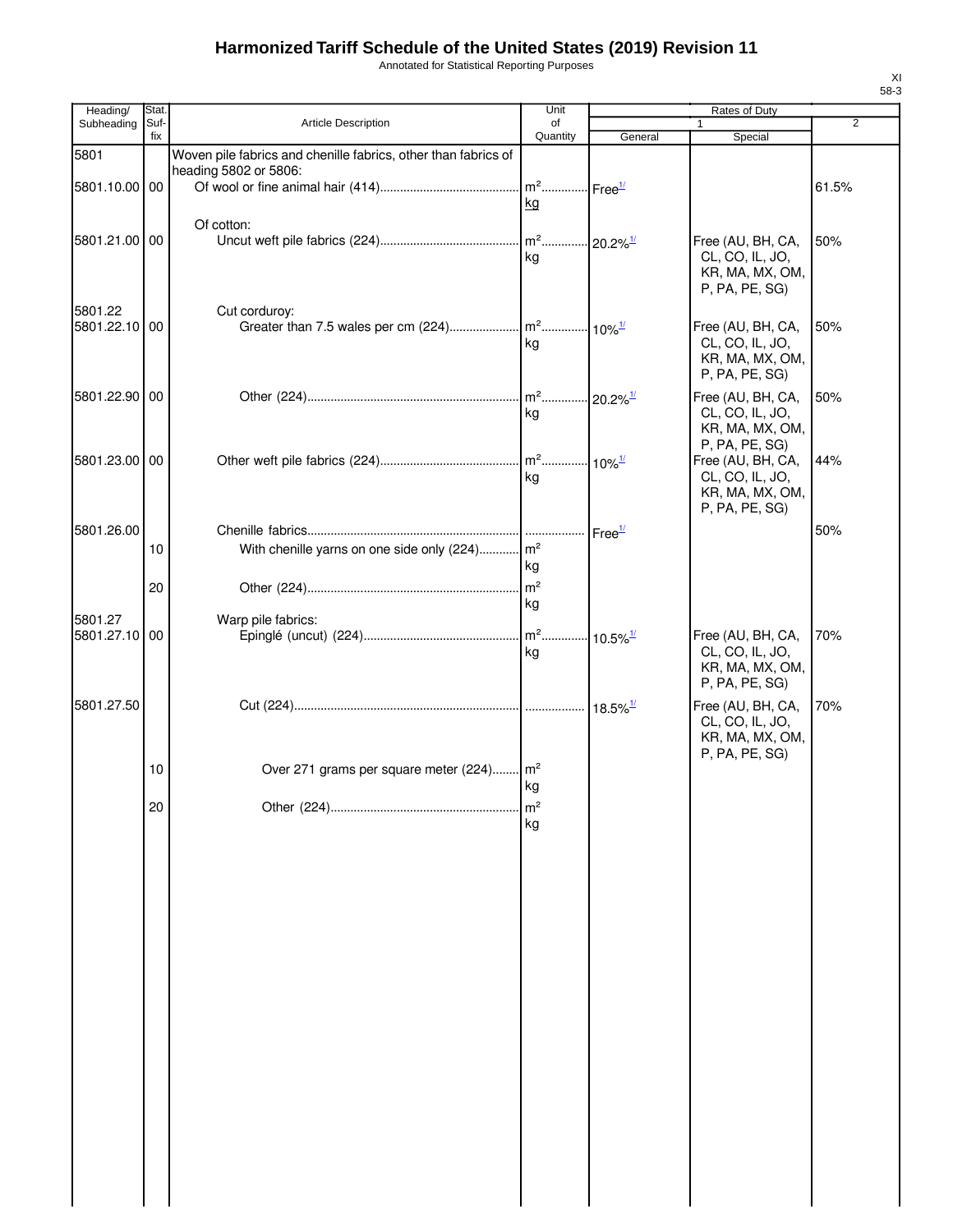Annotated for Statistical Reporting Purposes

| Heading/              | Stat.    |                                                                                                | Unit                                     |                        | Rates of Duty                                                                              |                |
|-----------------------|----------|------------------------------------------------------------------------------------------------|------------------------------------------|------------------------|--------------------------------------------------------------------------------------------|----------------|
| Subheading            | Suf-     | Article Description                                                                            | of                                       |                        | 1                                                                                          | $\overline{2}$ |
| 5801 (con.)           | fix      | Woven pile fabrics and chenille fabrics, other than fabrics of<br>heading 5802 or 5806: (con.) | Quantity                                 | General                | Special                                                                                    |                |
| 5801.31.00 00         |          | Of man-made fibers:                                                                            | kg                                       |                        | Free (AU, BH, CA,<br>CL, CO, IL, JO,<br>KR, MA, MX, OM,<br>P, PA, PE, SG)                  | 79.5%          |
| 5801.32.00 00         |          |                                                                                                | kg                                       |                        | Free (AU, BH, CA,<br>CL, CO, IL, JO,<br>KR, MA, MX, OM,<br>P, PA, PE, SG)                  | 79.5%          |
| 5801.33.00 00         |          |                                                                                                | kg                                       | .9.8%                  | Free (AU, BH, CA,<br>CL, CO, IL, JO,<br>KR, MA, MX, OM,<br>P, PA, PE, SG)                  | 79.5%          |
| 5801.36.00            |          |                                                                                                |                                          | .  9.8%                | Free (AU, BH, CA,<br>CL, CO, IL, JO,<br>KR, MA, MX, OM,<br>P, PA, PE, SG)                  | 79.5%          |
|                       | 10<br>20 | With chenille yarns on one side only (224) m <sup>2</sup>                                      | kg                                       |                        |                                                                                            |                |
| 5801.37<br>5801.37.10 | 00       | Warp pile fabrics:                                                                             | kg<br>. m <sup>2</sup> 14% <sup>1/</sup> |                        | Free (AU, BH, CA,                                                                          | 79.5%          |
|                       |          |                                                                                                | kg                                       |                        | CL, CO, IL, JO,<br>KR, MA, MX, OM,<br>P, PA, PE, SG)                                       |                |
| 5801.37.50            |          |                                                                                                |                                          | $17.2\%$ <sup>1/</sup> | Free (AU, BH, CA,<br>CL, CO, IL, JO,<br>KR, MA, MX, OM,<br>P, PA, PE, SG)                  | 79.5%          |
|                       | 10       | Over 271 grams per square meter (224) m <sup>2</sup>                                           | kg<br>m <sup>2</sup>                     |                        |                                                                                            |                |
| 5801.90               | 20       | Of other textile materials:                                                                    | kg                                       |                        |                                                                                            |                |
| 5801.90.10 00         |          |                                                                                                | kg                                       |                        | Free (AU, BH, CA,<br>CL, CO, E <sup>*</sup> , IL, JO,<br>KR, MA, MX, OM,<br>P, PA, PE, SG) | 50%            |
| 5801.90.20            |          |                                                                                                | .                                        | $2.7\%$ <sup>1/</sup>  | Free (AU, BH, CA,<br>CL, CO, E <sup>*</sup> , IL, JO,<br>KR, MA, MX, OM,<br>P, PA, PE, SG) | 70%            |
|                       | 10       | Containing 85 percent or more by weight of silk or                                             | m <sup>2</sup><br>kg                     |                        |                                                                                            |                |
|                       | 90       |                                                                                                | m <sup>2</sup><br>kg                     |                        |                                                                                            |                |
|                       |          |                                                                                                |                                          |                        |                                                                                            |                |
|                       |          |                                                                                                |                                          |                        |                                                                                            |                |
|                       |          |                                                                                                |                                          |                        |                                                                                            |                |
|                       |          |                                                                                                |                                          |                        |                                                                                            |                |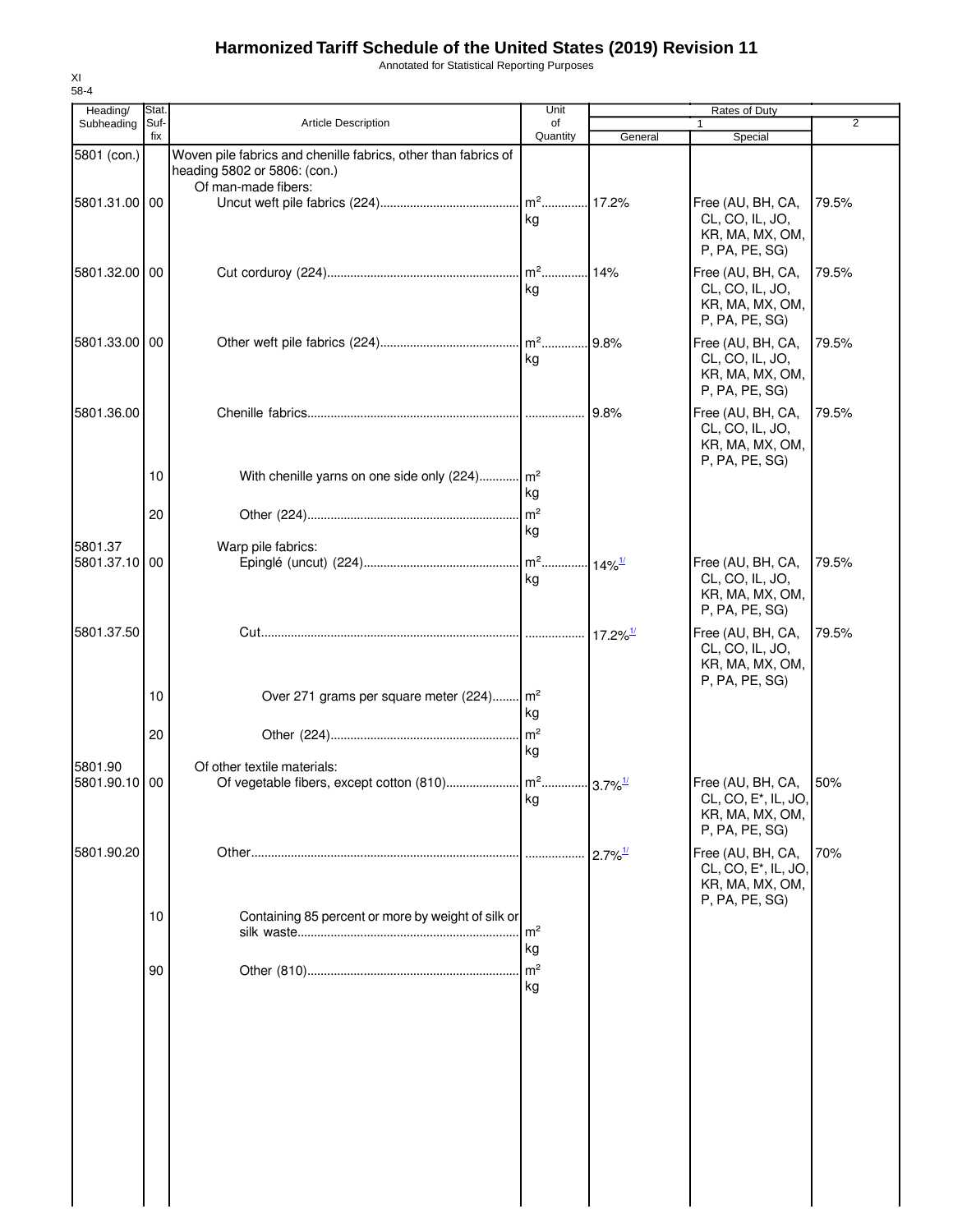Annotated for Statistical Reporting Purposes

| ۰,<br>×<br>٠<br>۰, |
|--------------------|

| Heading/              | Stat.       |                                                                                                                                                                                                                             | Unit                                    |                       | Rates of Duty                                                                              |                |
|-----------------------|-------------|-----------------------------------------------------------------------------------------------------------------------------------------------------------------------------------------------------------------------------|-----------------------------------------|-----------------------|--------------------------------------------------------------------------------------------|----------------|
| Subheading            | Suf-<br>fix | <b>Article Description</b>                                                                                                                                                                                                  | of<br>Quantity                          | General               | 1<br>Special                                                                               | $\overline{2}$ |
| 5802<br>5802.11.00 00 |             | Terry toweling and similar woven terry fabrics, other than<br>narrow fabrics of heading 5806; tufted textile fabrics, other<br>than products of heading 5703:<br>Terry toweling and similar woven terry fabrics, of cotton: | m <sup>2</sup> 9.8% <sup>1/</sup><br>kg |                       | Free (AU, BH, CA,<br>CL, CO, IL, JO,<br>KR, MA, MX, OM,<br>P, PA, PE, SG)                  | 40%            |
| 5802.19.00 00         |             |                                                                                                                                                                                                                             | ka                                      |                       | Free (AU, BH, CA,<br>CL, CO, IL, JO,<br>KR, MA, MX, OM,<br>P, PA, PE, SG)                  | 40%            |
| 5802.20.00            |             | Terry toweling and similar woven terry fabrics, of other                                                                                                                                                                    |                                         |                       | Free (AU, BH, CA,<br>CL, CO, E <sup>*</sup> , IL, JO,<br>KR, MA, MX, OM,<br>P, PA, PE, SG) | 79.5%          |
|                       | 10          | Containing 85 percent or more by weight of silk or silk                                                                                                                                                                     | $\mathsf{Im}^2$<br>kg                   |                       |                                                                                            |                |
|                       | 20<br>90    |                                                                                                                                                                                                                             | l kg                                    |                       |                                                                                            |                |
| 5802.30.00            |             |                                                                                                                                                                                                                             | kg                                      | $6.2\%$ <sup>1/</sup> | Free (AU, BH, CA,<br>CL, CO, E <sup>*</sup> , IL, JO,<br>KR, MA, MX, OM,                   | 79.5%          |
|                       | 10          | Containing 85 percent or more by weight of silk or silk                                                                                                                                                                     | Im <sup>2</sup><br>kg                   |                       | P, PA, PE, SG)                                                                             |                |
|                       | 20          |                                                                                                                                                                                                                             | $\mathsf{m}^2$<br>kg                    |                       |                                                                                            |                |
|                       | 30          | Of cotton; of man-made fibers (224)                                                                                                                                                                                         | m <sup>2</sup><br>kg                    |                       |                                                                                            |                |
|                       | 90          |                                                                                                                                                                                                                             | kg                                      |                       |                                                                                            |                |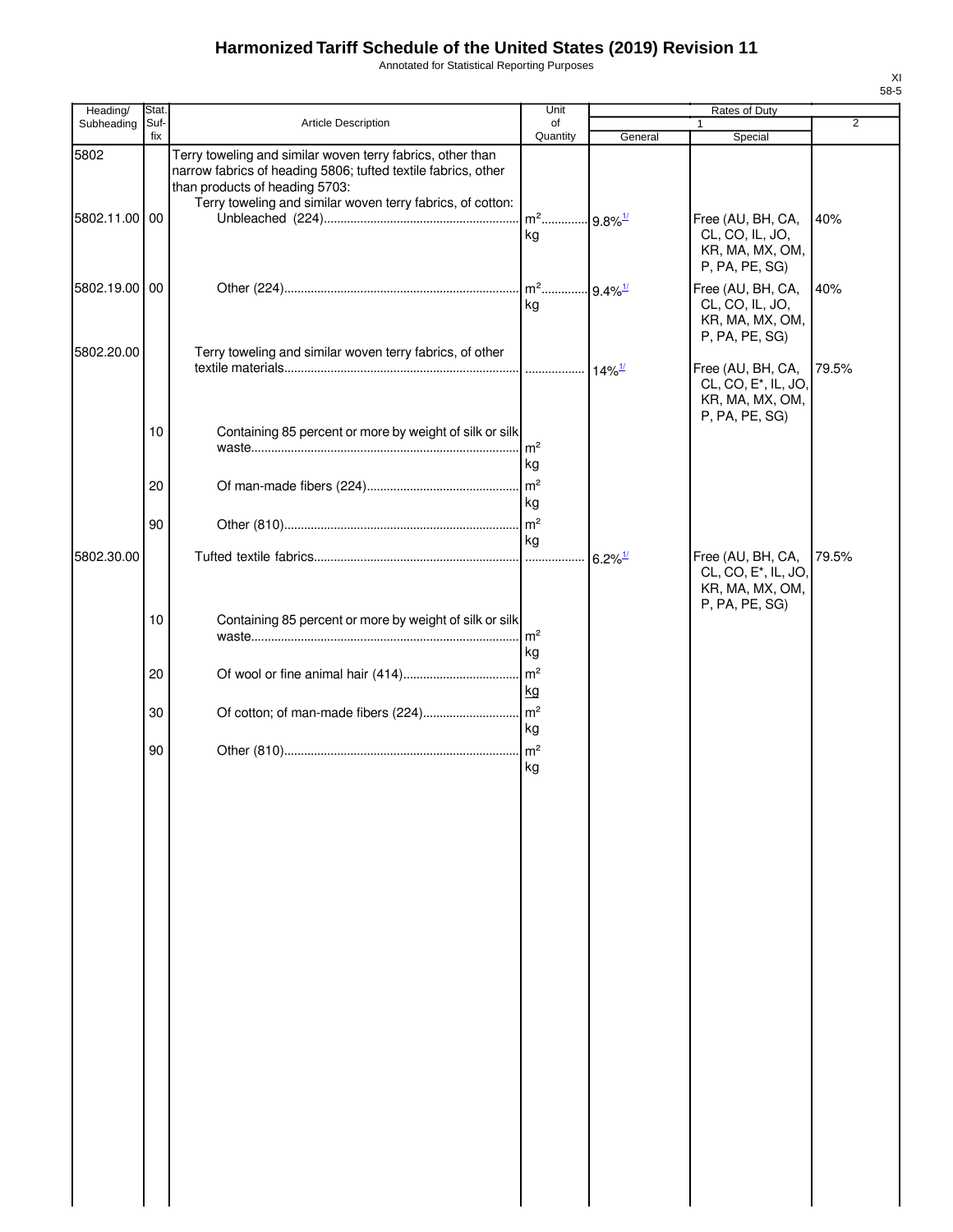Annotated for Statistical Reporting Purposes

| Heading/      | Stat. |                                                     | Unit                              | Rates of Duty           |                   |                |
|---------------|-------|-----------------------------------------------------|-----------------------------------|-------------------------|-------------------|----------------|
| Subheading    | Suf-  | Article Description                                 | of                                |                         | 1                 | $\overline{2}$ |
|               | fix   |                                                     | Quantity                          | General                 | Special           |                |
| 5803.00       |       | Gauze, other than narrow fabrics of heading 5806:   |                                   |                         |                   |                |
| 5803.00.10 00 |       |                                                     | m <sup>2</sup> Free <sup>1/</sup> |                         |                   | 41.75%         |
|               |       |                                                     | kg                                |                         |                   |                |
|               |       | Of other textile materials:                         |                                   |                         |                   |                |
|               |       | Of wool or fine animal hair:                        |                                   |                         |                   |                |
| 5803.00.20 00 |       | Tapestry fabrics and upholstery fabrics of a weight |                                   |                         |                   |                |
|               |       |                                                     |                                   |                         | Free (AU, BH, CA, | 68.5%          |
|               |       |                                                     | kg                                |                         | CL, CO, IL, JO,   |                |
|               |       |                                                     |                                   |                         | KR, MA, MX, OM,   |                |
|               |       |                                                     |                                   |                         | P, PA, PE, SG)    |                |
| 5803.00.30 00 |       |                                                     | m <sup>2</sup>                    | $-16.5\%$ <sup>1/</sup> | Free (AU, BH, CA, | 68.5%          |
|               |       |                                                     | kg                                |                         | CL, CO, IL, JO,   |                |
|               |       |                                                     |                                   |                         | KR, MA, MX, OM,   |                |
|               |       |                                                     |                                   |                         | P, PA, PE, SG)    |                |
| 5803.00.40 00 |       | Of vegetable fibers, except cotton (810)            | $\mathsf{m}^2$ .                  | Free <sup>1/</sup>      |                   | 35%            |
|               |       |                                                     | kg                                |                         |                   |                |
| 5803.00.50 00 |       |                                                     | m <sup>2</sup> Free <sup>1/</sup> |                         |                   | 81%            |
|               |       |                                                     | kg                                |                         |                   |                |
|               |       |                                                     |                                   |                         |                   |                |
| 5803.00.90    |       |                                                     | .                                 | Free <sup>1/</sup>      |                   | 60%            |
|               | 10    | Containing 85 percent or more by weight of silk or  |                                   |                         |                   |                |
|               |       |                                                     | m <sup>2</sup>                    |                         |                   |                |
|               |       |                                                     | kg                                |                         |                   |                |
|               | 90    |                                                     | m <sup>2</sup>                    |                         |                   |                |
|               |       |                                                     | kg                                |                         |                   |                |
|               |       |                                                     |                                   |                         |                   |                |
|               |       |                                                     |                                   |                         |                   |                |
|               |       |                                                     |                                   |                         |                   |                |
|               |       |                                                     |                                   |                         |                   |                |
|               |       |                                                     |                                   |                         |                   |                |
|               |       |                                                     |                                   |                         |                   |                |
|               |       |                                                     |                                   |                         |                   |                |
|               |       |                                                     |                                   |                         |                   |                |
|               |       |                                                     |                                   |                         |                   |                |
|               |       |                                                     |                                   |                         |                   |                |
|               |       |                                                     |                                   |                         |                   |                |
|               |       |                                                     |                                   |                         |                   |                |
|               |       |                                                     |                                   |                         |                   |                |
|               |       |                                                     |                                   |                         |                   |                |
|               |       |                                                     |                                   |                         |                   |                |
|               |       |                                                     |                                   |                         |                   |                |
|               |       |                                                     |                                   |                         |                   |                |
|               |       |                                                     |                                   |                         |                   |                |
|               |       |                                                     |                                   |                         |                   |                |
|               |       |                                                     |                                   |                         |                   |                |
|               |       |                                                     |                                   |                         |                   |                |
|               |       |                                                     |                                   |                         |                   |                |
|               |       |                                                     |                                   |                         |                   |                |
|               |       |                                                     |                                   |                         |                   |                |
|               |       |                                                     |                                   |                         |                   |                |
|               |       |                                                     |                                   |                         |                   |                |
|               |       |                                                     |                                   |                         |                   |                |
|               |       |                                                     |                                   |                         |                   |                |
|               |       |                                                     |                                   |                         |                   |                |
|               |       |                                                     |                                   |                         |                   |                |
|               |       |                                                     |                                   |                         |                   |                |
|               |       |                                                     |                                   |                         |                   |                |
|               |       |                                                     |                                   |                         |                   |                |
|               |       |                                                     |                                   |                         |                   |                |
|               |       |                                                     |                                   |                         |                   |                |
|               |       |                                                     |                                   |                         |                   |                |
|               |       |                                                     |                                   |                         |                   |                |
|               |       |                                                     |                                   |                         |                   |                |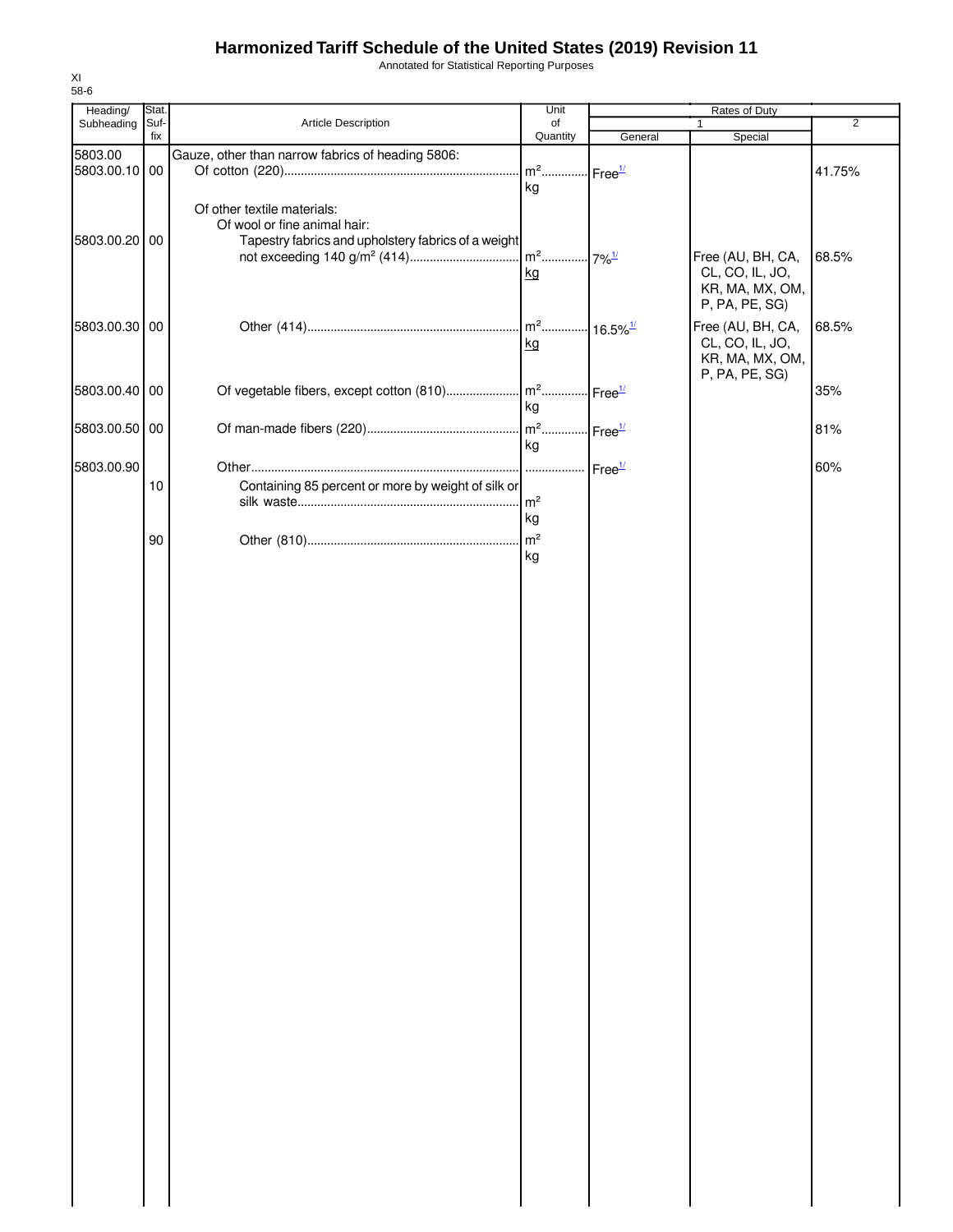Annotated for Statistical Reporting Purposes

| Heading/                      | Stat.       |                                                                                                                                                                                                                 | Unit           |                        | Rates of Duty                                                                              |                |
|-------------------------------|-------------|-----------------------------------------------------------------------------------------------------------------------------------------------------------------------------------------------------------------|----------------|------------------------|--------------------------------------------------------------------------------------------|----------------|
| Subheading                    | Suf-<br>fix | <b>Article Description</b>                                                                                                                                                                                      | of<br>Quantity | General                | $\mathbf{1}$<br>Special                                                                    | $\overline{2}$ |
| 5804<br>5804.10<br>5804.10.10 | 00          | Tulles and other net fabrics, not including woven, knitted or<br>crocheted fabrics; lace in the piece, in strips or in motifs, other<br>than fabrics of headings 6002 to 6006:<br>Tulles and other net fabrics: |                |                        | Free (AU, BH, CA,<br>CL, CO, IL, JO,<br>KR, MA, MX, OM,<br>P, PA, PE, SG)                  | 90%            |
| 5804.10.90                    | 10          | Containing 85 percent or more by weight of silk or                                                                                                                                                              |                |                        |                                                                                            | 90%            |
|                               | 90          |                                                                                                                                                                                                                 |                |                        |                                                                                            |                |
|                               |             | Mechanically made lace:                                                                                                                                                                                         |                |                        |                                                                                            |                |
| 5804.21.00                    | 00          |                                                                                                                                                                                                                 |                |                        | Free (AU, BH, CA,<br>CL, CO, IL, JO,<br>KR, MA, MX, OM,<br>P, PA, PE, SG)                  | 90%            |
| 5804.29<br>5804.29.10 00      |             | Of other textile materials:                                                                                                                                                                                     |                |                        | Free (AU, BH, CA,                                                                          | 90%            |
|                               |             |                                                                                                                                                                                                                 |                |                        | CL, CO, IL, JO,<br>KR, MA, MX, OM,<br>P, PA, PE, SG)                                       |                |
| 5804.29.90                    |             |                                                                                                                                                                                                                 |                |                        | Free (AU, BH, CA,<br>CL, CO, E <sup>*</sup> , IL, JO,<br>KR, MA, MX, OM,<br>P, PA, PE, SG) | 90%            |
|                               | 10          | Containing 85 percent or more by weight of                                                                                                                                                                      |                |                        |                                                                                            |                |
|                               | 90          |                                                                                                                                                                                                                 |                |                        |                                                                                            |                |
| 5804.30.00                    |             |                                                                                                                                                                                                                 |                | $13.2\%$ <sup>1/</sup> | Free (AU, BH, CA,<br>CL, CO, E*, IL, JO,<br>KR, MA, MX, OM,<br>P, PA, PE, SG)              | 90%            |
|                               | 10          | Containing 85 percent or more by weight of silk or silk                                                                                                                                                         |                |                        |                                                                                            |                |
|                               | 20          |                                                                                                                                                                                                                 |                |                        |                                                                                            |                |
|                               | 90          |                                                                                                                                                                                                                 |                |                        |                                                                                            |                |
|                               |             |                                                                                                                                                                                                                 |                |                        |                                                                                            |                |
|                               |             |                                                                                                                                                                                                                 |                |                        |                                                                                            |                |
|                               |             |                                                                                                                                                                                                                 |                |                        |                                                                                            |                |
|                               |             |                                                                                                                                                                                                                 |                |                        |                                                                                            |                |
|                               |             |                                                                                                                                                                                                                 |                |                        |                                                                                            |                |
|                               |             |                                                                                                                                                                                                                 |                |                        |                                                                                            |                |
|                               |             |                                                                                                                                                                                                                 |                |                        |                                                                                            |                |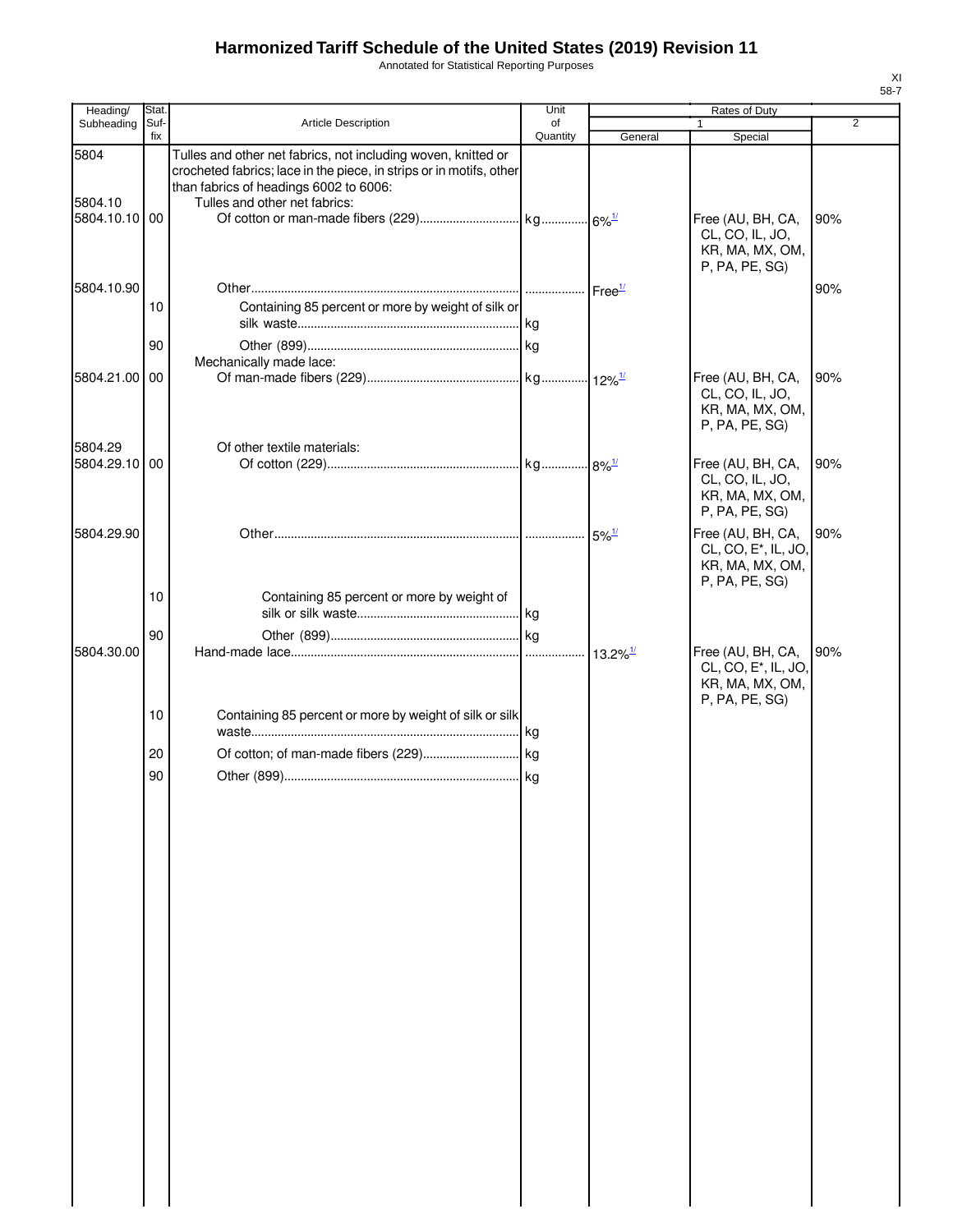Annotated for Statistical Reporting Purposes

| Heading/      | Stat.       |                                                                                                                                                                                                | Unit                                      |                                    | Rates of Duty                                                                                          |                |
|---------------|-------------|------------------------------------------------------------------------------------------------------------------------------------------------------------------------------------------------|-------------------------------------------|------------------------------------|--------------------------------------------------------------------------------------------------------|----------------|
| Subheading    | Suf-<br>fix | <b>Article Description</b>                                                                                                                                                                     | of<br>Quantity                            | General                            | Special                                                                                                | $\overline{2}$ |
| 5805.00       |             | Hand-woven tapestries of the type Gobelins, Flanders,<br>Aubusson, Beauvais and the like, and needle-worked tapestries<br>(for example, petit point, cross stitch), whether or not made<br>up: |                                           |                                    |                                                                                                        |                |
| 5805.00.10 00 |             | Hand-woven tapestries fit only for use as wall hangings                                                                                                                                        | $m^2$<br>kg                               | $\cdot$ - Free $\frac{1}{2}$       |                                                                                                        | Free           |
|               |             | Other:<br>Of wool or fine animal hair:                                                                                                                                                         |                                           |                                    |                                                                                                        |                |
| 5805.00.20 00 |             | Certified hand-loomed and folklore products                                                                                                                                                    | $m^2$<br>kg                               | $\cdot$ l Free $^{\underline{17}}$ |                                                                                                        | 64.5%          |
| 5805.00.25    | 00          |                                                                                                                                                                                                | $m2$<br>kg                                | . Free <sup>2/</sup>               |                                                                                                        | 64.5%          |
| 5805.00.30 00 |             |                                                                                                                                                                                                | $\overline{m^2}$ Free <sup>1/</sup><br>kg |                                    |                                                                                                        | 40%            |
| 5805.00.40    |             |                                                                                                                                                                                                |                                           | Free <sup>27</sup>                 |                                                                                                        | 74%            |
|               | 10          |                                                                                                                                                                                                |                                           |                                    |                                                                                                        |                |
|               |             |                                                                                                                                                                                                | kg                                        |                                    |                                                                                                        |                |
|               | 90          |                                                                                                                                                                                                | m <sup>2</sup>                            |                                    |                                                                                                        |                |
| 5806          |             | Narrow woven fabrics, other than goods of heading 5807;<br>narrow fabrics consisting of warp without weft assembled by                                                                         | kg                                        |                                    |                                                                                                        |                |
| 5806.10       |             | means of an adhesive (bolducs):<br>Woven pile fabrics (including terry toweling and similar<br>terry fabrics) and chenille fabrics:                                                            |                                           |                                    |                                                                                                        |                |
| 5806.10.10 00 |             |                                                                                                                                                                                                |                                           |                                    | Free (AU, BH, CA,<br>CL, CO, IL, JO,<br>KR, MA, MX, OM,<br>P, PA, PE, SG)                              | 62.5%          |
| 5806.10.24    | 00          | Of man-made fibers:                                                                                                                                                                            |                                           |                                    |                                                                                                        | 68.5%          |
|               |             |                                                                                                                                                                                                |                                           |                                    | Free (AU, BH, CA,<br>CL, CO, IL, JO,<br>KR, MA, MX, OM,<br>P, PA, PE, SG)                              |                |
| 5806.10.28    | l 00        |                                                                                                                                                                                                |                                           |                                    | Free (AU, BH, CA,<br>CL, CO, IL, JO,<br>KR, MA, MX, OM,<br>P, PA, PE, SG)                              | 68.5%          |
| 5806.10.30    |             |                                                                                                                                                                                                |                                           |                                    | Free (AU, BH, CA,<br>CL, CO, E*, IL, JO,<br>KR, MA, MX, OM,                                            | 59%            |
|               | 10          | Containing 85 percent or more by weight of silk or                                                                                                                                             | .lkg                                      |                                    | P, PA, PE, SG)                                                                                         |                |
|               | 20          |                                                                                                                                                                                                |                                           |                                    |                                                                                                        |                |
| 5806.20.00    | 90          | Other woven fabrics, containing by weight 5 percent or                                                                                                                                         |                                           |                                    |                                                                                                        |                |
|               |             |                                                                                                                                                                                                |                                           | $7\%$ <sup>1/</sup>                | Free (AU, BH, CA,<br>CL, CO, E <sup>*</sup> , IL, JO,<br>MA, MX, OM, P,<br>PA, PE, SG)<br>$1.4\%$ (KR) | 60%            |
|               | 10          |                                                                                                                                                                                                |                                           |                                    |                                                                                                        |                |
|               | 90          |                                                                                                                                                                                                |                                           |                                    |                                                                                                        |                |
|               |             |                                                                                                                                                                                                |                                           |                                    |                                                                                                        |                |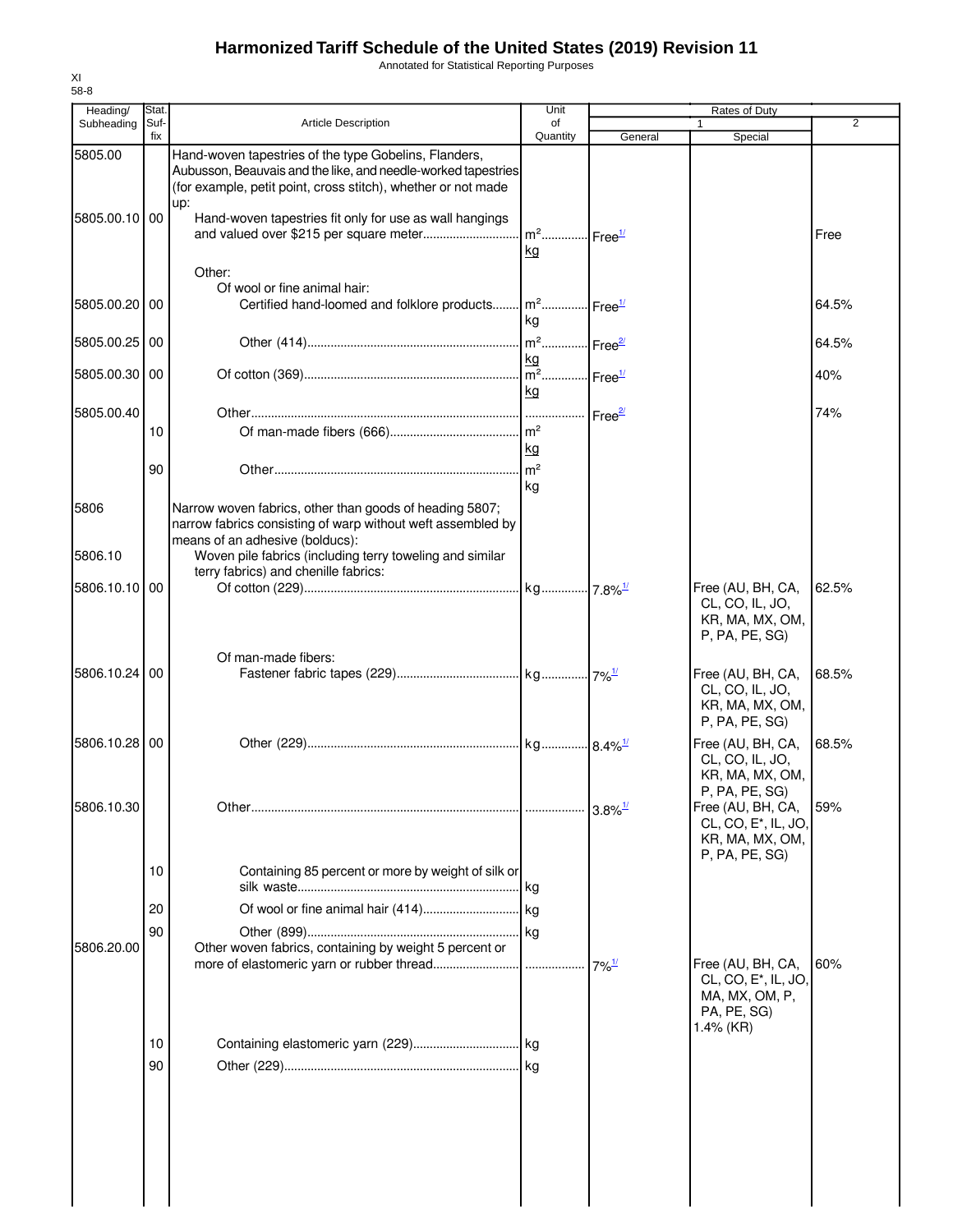Annotated for Statistical Reporting Purposes

| Heading/              | Stat.       |                                                                                                                                                                                          | Unit           |                     | Rates of Duty                                                                 |       |
|-----------------------|-------------|------------------------------------------------------------------------------------------------------------------------------------------------------------------------------------------|----------------|---------------------|-------------------------------------------------------------------------------|-------|
| Subheading            | Suf-<br>fix | <b>Article Description</b>                                                                                                                                                               | of<br>Quantity | General             | 1<br>Special                                                                  | 2     |
| 5806 (con.)           |             | Narrow woven fabrics, other than goods of heading 5807;<br>narrow fabrics consisting of warp without weft assembled by<br>means of an adhesive (bolducs): (con.)<br>Other woven fabrics: |                |                     |                                                                               |       |
| 5806.31.00 00         |             |                                                                                                                                                                                          |                |                     | Free (AU, BH, CA,<br>CL, CO, IL, JO,<br>KR, MA, MX, OM,<br>P, PA, PE, SG)     | 35%   |
| 5806.32<br>5806.32.10 |             | Of man-made fibers:                                                                                                                                                                      |                | $6\%$ <sup>1/</sup> | Free (AU, BH, CA,<br>CL, CO, IL, JO,<br>KR, MA, MX, OM,<br>P, PA, PE, SG)     | 76.5% |
|                       | 10          | Suitable for the manufacture of typewriter or<br>similar ribbons of heading 9612 (621) kg<br>Other:<br>Of a width not exceeding 12 cm:<br>Of polyester:<br>With woven selvedge:          |                |                     |                                                                               |       |
|                       | 20          | Containing wire in selvedge                                                                                                                                                              |                |                     |                                                                               |       |
|                       | 30<br>40    | Of nylon:<br>With woven selvedge:                                                                                                                                                        |                |                     |                                                                               |       |
|                       | 50          | Containing wire in selvedge                                                                                                                                                              |                |                     |                                                                               |       |
|                       | 60          |                                                                                                                                                                                          |                |                     |                                                                               |       |
|                       | 70          |                                                                                                                                                                                          |                |                     |                                                                               |       |
|                       | 80          |                                                                                                                                                                                          |                |                     |                                                                               |       |
|                       | 95          |                                                                                                                                                                                          |                |                     |                                                                               |       |
| 5806.32.20<br>5806.39 | 00          | Of other textile materials:                                                                                                                                                              |                |                     | Free (AU, BH, CA,<br>CL, CO, IL, JO,<br>KR, MA, MX, OM,<br>P, PA, PE, SG)     | 84%   |
| 5806.39.10            | 00          |                                                                                                                                                                                          |                |                     | Free (AU, BH, CA,<br>CL, CO, IL, JO,<br>KR, MA, MX, OM,<br>P, PA, PE, SG)     | 59%   |
| 5806.39.20 00         |             |                                                                                                                                                                                          |                |                     | Free (AU, BH, CA,<br>CL, CO, E*, IL, JO,<br>KR, MA, MX, OM,<br>P, PA, PE, SG) | 35%   |
| 5806.39.30            | 10          | Containing 85 percent or more by weight of<br>Other:                                                                                                                                     |                |                     |                                                                               | 65%   |
|                       | 20          |                                                                                                                                                                                          |                |                     |                                                                               |       |
|                       | 80          |                                                                                                                                                                                          |                |                     |                                                                               |       |
| 5806.40.00            | 00          | Fabrics consisting of warp without weft assembled by                                                                                                                                     |                |                     | Free (AU, BH, CA,                                                             | 83.5% |
|                       |             |                                                                                                                                                                                          |                |                     | CL, CO, E <sup>*</sup> , IL, JO,<br>KR, MA, MX, OM,<br>P, PA, PE, SG)         |       |
|                       |             |                                                                                                                                                                                          |                |                     |                                                                               |       |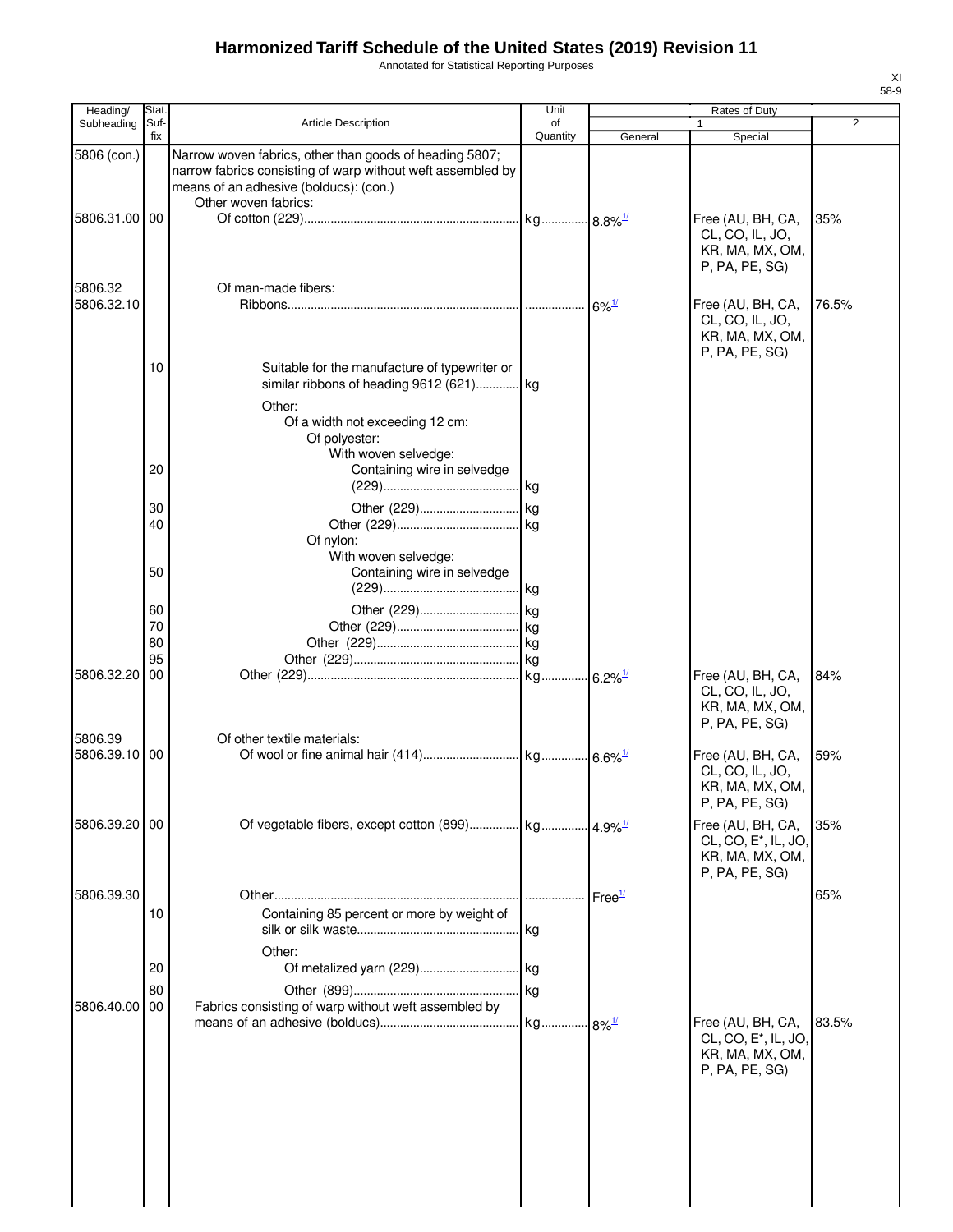Annotated for Statistical Reporting Purposes

| Heading/      | Stat.       |                                                                  | Unit           |                        | Rates of Duty                                       |                |
|---------------|-------------|------------------------------------------------------------------|----------------|------------------------|-----------------------------------------------------|----------------|
| Subheading    | Suf-<br>fix | <b>Article Description</b>                                       | of<br>Quantity | General                | 1<br>Special                                        | $\overline{2}$ |
| 5807          |             | Labels, badges and similar articles of textile materials, in the |                |                        |                                                     |                |
|               |             | piece, in strips or cut to shape or size, not embroidered:       |                |                        |                                                     |                |
| 5807.10       |             | Woven:<br>Labels:                                                |                |                        |                                                     |                |
| 5807.10.05    |             |                                                                  |                |                        | Free (AU, BH, CA,                                   | 71.5%          |
|               |             |                                                                  |                |                        | CL, CO, IL, JO,                                     |                |
|               |             |                                                                  |                |                        | KR, MA, MX, OM,                                     |                |
|               | 10          |                                                                  |                |                        | P, PA, PE, SG)                                      |                |
|               | 20          |                                                                  |                |                        |                                                     |                |
| 5807.10.15 00 |             |                                                                  |                |                        | Free (AU, BH, CA,                                   | 71.5%          |
|               |             |                                                                  |                |                        | CL, CO, E <sup>*</sup> , IL, JO,                    |                |
|               |             |                                                                  |                |                        | KR, MA, MX, OM,                                     |                |
| 5807.10.20    |             |                                                                  |                |                        | P, PA, PE, SG)<br>Free (AU, BH, CA,                 | 40%            |
|               |             |                                                                  |                |                        | CL, CO, E <sup>*</sup> , IL, JO,                    |                |
|               |             |                                                                  |                |                        | KR, MA, MX, OM,                                     |                |
|               | 10          |                                                                  |                |                        | P, PA, PE, SG)                                      |                |
|               |             |                                                                  |                |                        |                                                     |                |
|               | 20          |                                                                  |                |                        |                                                     |                |
| 5807.90       | 90          | Other:                                                           |                |                        |                                                     |                |
|               |             | Labels:                                                          |                |                        |                                                     |                |
| 5807.90.05    |             |                                                                  |                | $17.9\%$ <sup>1/</sup> | Free (AU, BH, CA,                                   | 71.5%          |
|               |             |                                                                  |                |                        | CL, CO, IL, JO,<br>KR, MA, MX, OM,                  |                |
|               |             |                                                                  |                |                        | P, PA, PE, SG)                                      |                |
|               | 10          |                                                                  |                |                        |                                                     |                |
|               | 20          |                                                                  |                |                        |                                                     |                |
| 5807.90.15    | 00          |                                                                  |                |                        | Free (AU, BH, CA,                                   | 71.5%          |
|               |             |                                                                  |                |                        | CL, CO, E <sup>*</sup> , IL, JO,<br>KR, MA, MX, OM, |                |
|               |             |                                                                  |                |                        | P, PA, PE, SG)                                      |                |
| 5807.90.20    |             |                                                                  |                | $3.3\%$ <sup>1/</sup>  | Free (AU, BH, CA,                                   | 40%            |
|               |             |                                                                  |                |                        | CL, CO, E <sup>*</sup> , IL, JO,<br>KR, MA, MX, OM, |                |
|               |             |                                                                  |                |                        | P, PA, PE, SG)                                      |                |
|               | 10          |                                                                  |                |                        |                                                     |                |
|               | 20          |                                                                  | kg             |                        |                                                     |                |
|               | 90          |                                                                  | kg             |                        |                                                     |                |
|               |             |                                                                  |                |                        |                                                     |                |
|               |             |                                                                  |                |                        |                                                     |                |
|               |             |                                                                  |                |                        |                                                     |                |
|               |             |                                                                  |                |                        |                                                     |                |
|               |             |                                                                  |                |                        |                                                     |                |
|               |             |                                                                  |                |                        |                                                     |                |
|               |             |                                                                  |                |                        |                                                     |                |
|               |             |                                                                  |                |                        |                                                     |                |
|               |             |                                                                  |                |                        |                                                     |                |
|               |             |                                                                  |                |                        |                                                     |                |
|               |             |                                                                  |                |                        |                                                     |                |
|               |             |                                                                  |                |                        |                                                     |                |
|               |             |                                                                  |                |                        |                                                     |                |
|               |             |                                                                  |                |                        |                                                     |                |
|               |             |                                                                  |                |                        |                                                     |                |
|               |             |                                                                  |                |                        |                                                     |                |
|               |             |                                                                  |                |                        |                                                     |                |
|               |             |                                                                  |                |                        |                                                     |                |
|               |             |                                                                  |                |                        |                                                     |                |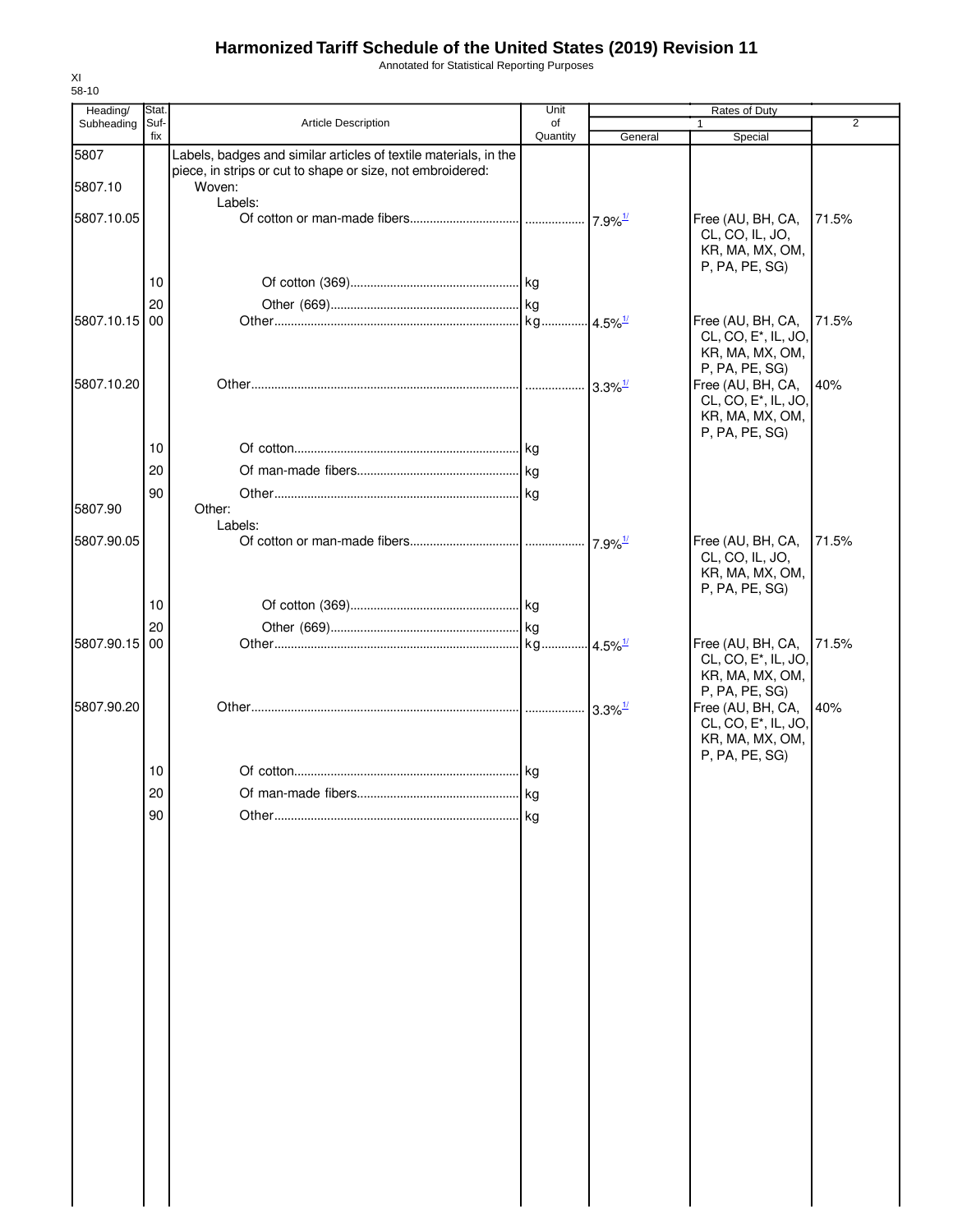Annotated for Statistical Reporting Purposes

| Heading/      | Stat.       |                                                                                                                                                                                                                 | Unit           |         | Rates of Duty                                                                              |                |
|---------------|-------------|-----------------------------------------------------------------------------------------------------------------------------------------------------------------------------------------------------------------|----------------|---------|--------------------------------------------------------------------------------------------|----------------|
| Subheading    | Suf-<br>fix | <b>Article Description</b>                                                                                                                                                                                      | οf<br>Quantity | General | 1<br>Special                                                                               | $\overline{2}$ |
| 5808          |             | Braids in the piece; ornamental trimmings in the piece, without<br>embroidery, other than knitted or crocheted; tassels, pompons<br>and similar articles:                                                       |                |         |                                                                                            |                |
| 5808.10       |             | Braids in the piece:<br>Suitable for making or ornamenting headwear:                                                                                                                                            |                |         |                                                                                            |                |
| 5808.10.10 00 |             |                                                                                                                                                                                                                 |                |         |                                                                                            | 25%            |
| 5808.10.40 00 |             |                                                                                                                                                                                                                 |                |         | Free (AU, BH, CA,<br>CL, CO, IL, JO,<br>KR, MA, MX, OM,<br>P, PA, PE, SG)                  | 90%            |
| 5808.10.50 00 |             | Other:                                                                                                                                                                                                          |                |         |                                                                                            | 90%            |
| 5808.10.70 00 |             |                                                                                                                                                                                                                 |                |         | Free (AU, BH, CA,<br>CL, CO, IL, JO,<br>KR, MA, MX, OM,<br>P, PA, PE, SG)                  | 90%            |
| 5808.10.90 00 |             |                                                                                                                                                                                                                 |                |         | Free (AU, BH, CA,<br>CL, CO, E <sup>*</sup> , IL, JO,<br>KR, MA, MX, OM,<br>P, PA, PE, SG) | 90%            |
| 5808.90.00    |             |                                                                                                                                                                                                                 |                |         | Free (AU, BH, CA,<br>CL, CO, E <sup>*</sup> , IL, JO,<br>KR, MA, MX, OM,<br>P, PA, PE, SG) | 90%            |
|               | 10          |                                                                                                                                                                                                                 |                |         |                                                                                            |                |
|               | 90          |                                                                                                                                                                                                                 |                |         |                                                                                            |                |
|               |             | 5809.00.00   00   Woven fabrics of metal thread and woven fabrics of metalized<br>yarn of heading 5605, of a kind used in apparel, as furnishing<br>fabrics or for similar purposes, not elsewhere specified or |                |         |                                                                                            |                |
|               |             |                                                                                                                                                                                                                 | kg             |         | Free (AU, BH, CA,<br>CL, CO, E*, IL, JO,<br>KR, MA, MX, OM,<br>P, PA, PE, SG)              | 81%            |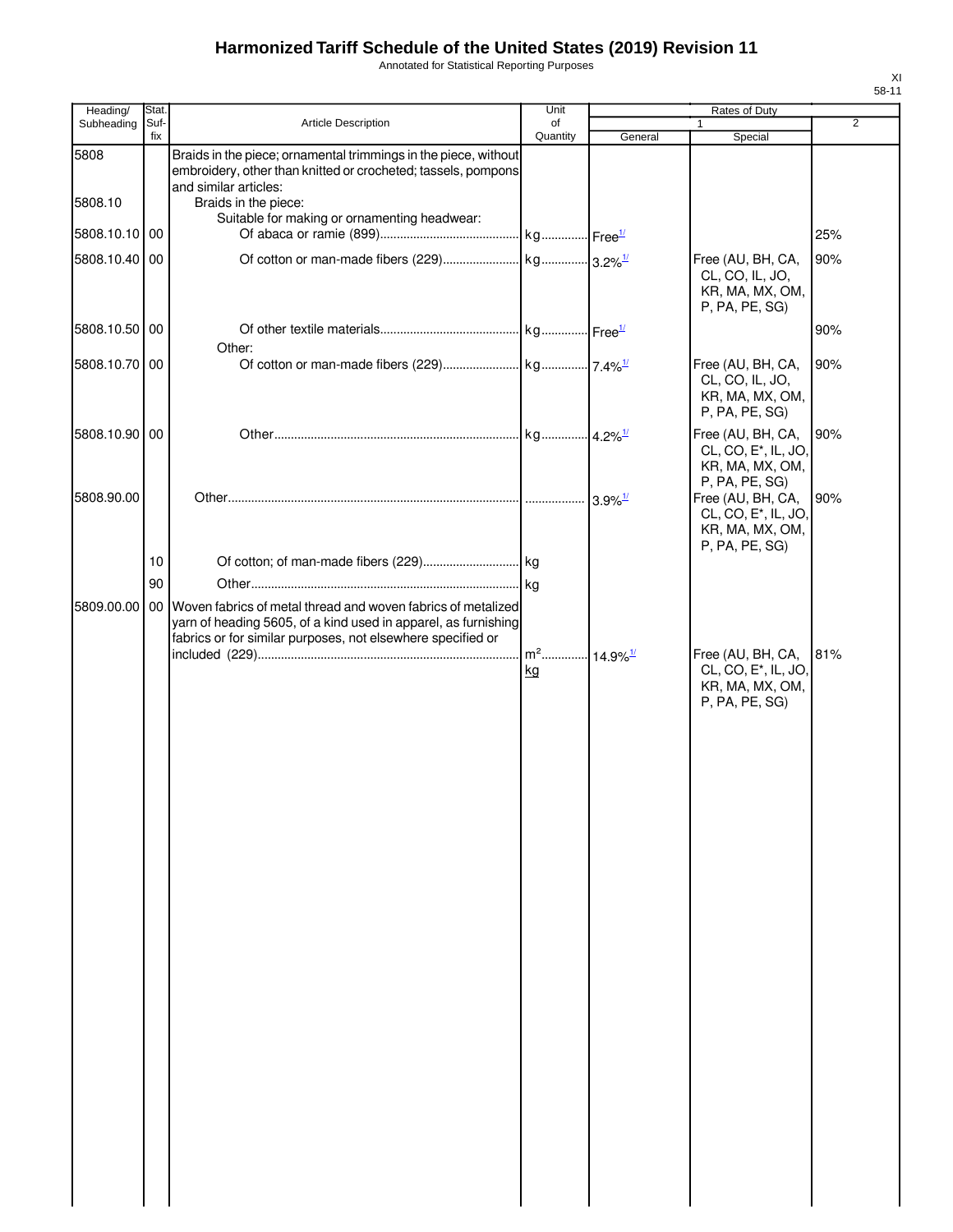Annotated for Statistical Reporting Purposes

| 58-12                  |               |                                                                                                     |            |                                               |                                                                                            |                               |
|------------------------|---------------|-----------------------------------------------------------------------------------------------------|------------|-----------------------------------------------|--------------------------------------------------------------------------------------------|-------------------------------|
| Heading/<br>Subheading | Stat.<br>Suf- | Article Description                                                                                 | Unit<br>of |                                               | Rates of Duty<br>1                                                                         | $\overline{2}$                |
|                        | fix           |                                                                                                     | Quantity   | General                                       | Special                                                                                    |                               |
| 5810<br>5810.10.00     | 00            | Embroidery in the piece, in strips or in motifs:                                                    |            |                                               | Free (AU, BH, CA,<br>CL, CO, E <sup>*</sup> , IL, JO,<br>KR, MA, MX, OM,                   | 90%                           |
| 5810.91.00             |               | Other embroidery:                                                                                   |            | See additional<br>U.S. note $1^{\frac{1}{2}}$ | P, PA, PE, SG)<br>Free (AU, BH, CA,<br>CL, CO, IL, JO,<br>KR, MA, MX, OM,                  | See additional<br>U.S. note 1 |
|                        | 10            |                                                                                                     |            |                                               | P, PA, PE, SG)                                                                             |                               |
|                        | 20            |                                                                                                     |            |                                               |                                                                                            |                               |
| 5810.92<br>5810.92.10  | 00            | Of man-made fibers:                                                                                 |            | U.S. note $2^{\frac{1}{2}}$                   | Free (AU, BH, CA,<br>CL, CO, E <sup>*</sup> , IL, JO,<br>KR, MA, MX, OM,<br>P, PA, PE, SG) | See additional<br>U.S. note 2 |
| 5810.92.90             |               |                                                                                                     |            | See additional<br>U.S. note $3^{\frac{1}{2}}$ | Free (AU, BH, CA,<br>CL, CO, IL, JO,<br>KR, MA, MX, OM,<br>P, PA, PE, SG)                  | See additional<br>U.S. note 3 |
|                        | 30            |                                                                                                     |            |                                               |                                                                                            |                               |
|                        | 50            | Other:<br>On a ground fabric weighing less than<br>100 g/m <sup>2</sup> and of a width of more than |            |                                               |                                                                                            |                               |
|                        |               |                                                                                                     |            |                                               |                                                                                            |                               |
|                        | 80            |                                                                                                     |            |                                               |                                                                                            |                               |
| 5810.99<br>5810.99.10  | 00            | Of other textile materials:                                                                         |            | U.S. note $4^{\frac{1}{2}}$                   | Free (AU, BH, CA,<br>CL, CO, IL, JO,<br>KR, MA, MX, OM,<br>P, PA, PE, SG)                  | See additional<br>U.S. note 4 |
| 5810.99.90             | 00            |                                                                                                     |            | U.S. note $5^{\frac{1}{2}}$                   | Free (AU, BH, CA,<br>CL, CO, E <sup>*</sup> , IL, JO,<br>KR, MA, MX, OM,<br>P, PA, PE, SG) | See additional<br>U.S. note 5 |
|                        |               |                                                                                                     |            |                                               |                                                                                            |                               |
|                        |               |                                                                                                     |            |                                               |                                                                                            |                               |
|                        |               |                                                                                                     |            |                                               |                                                                                            |                               |
|                        |               |                                                                                                     |            |                                               |                                                                                            |                               |
|                        |               |                                                                                                     |            |                                               |                                                                                            |                               |
|                        |               |                                                                                                     |            |                                               |                                                                                            |                               |
|                        |               |                                                                                                     |            |                                               |                                                                                            |                               |

XI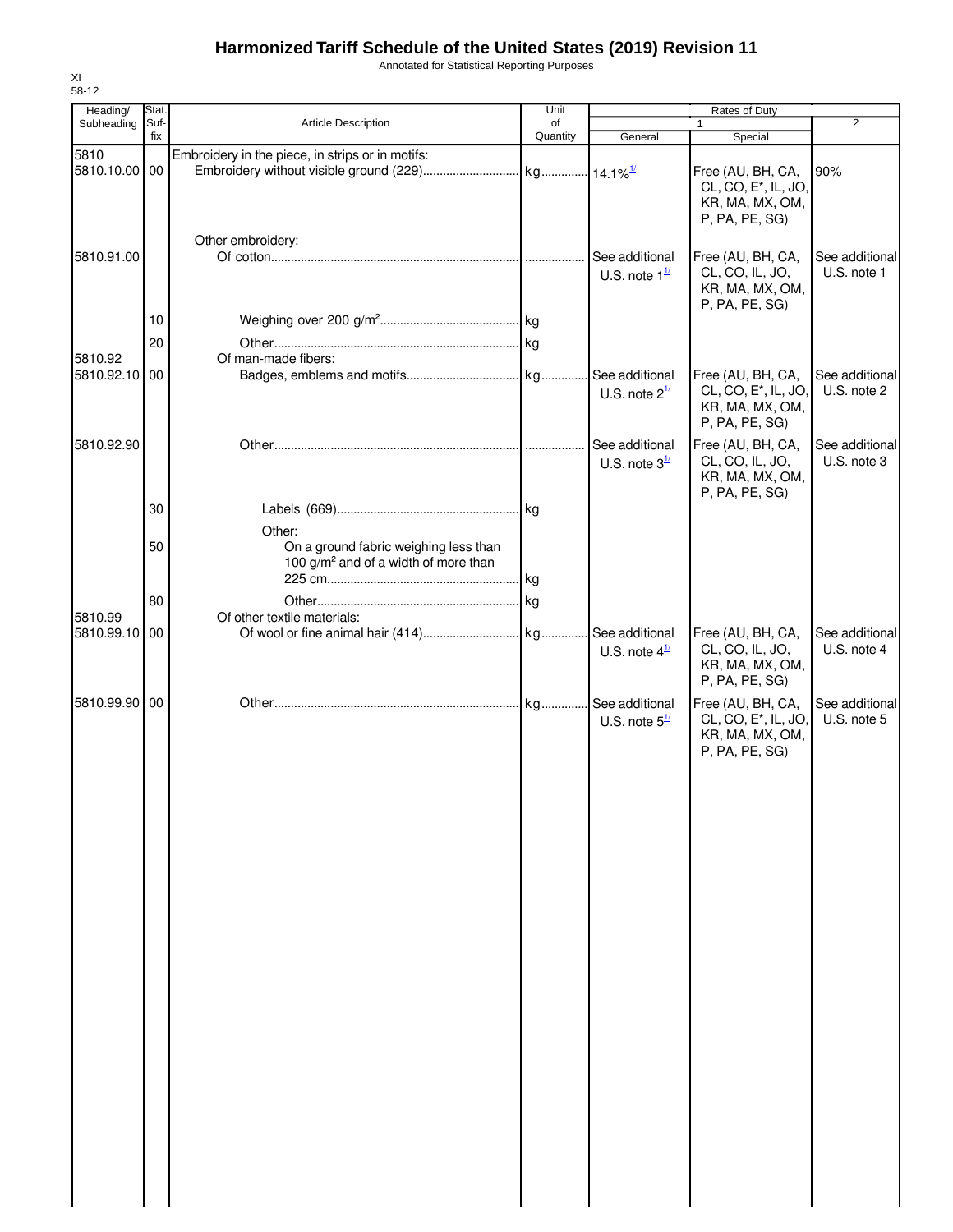Annotated for Statistical Reporting Purposes

| Heading/      | Stat.       |                                                                                                                                                                                           | Unit                                     |                       |                                                                           |                |
|---------------|-------------|-------------------------------------------------------------------------------------------------------------------------------------------------------------------------------------------|------------------------------------------|-----------------------|---------------------------------------------------------------------------|----------------|
| Subheading    | Suf-<br>fix | Article Description                                                                                                                                                                       | of<br>Quantity                           | General               | $\mathbf{1}$<br>Special                                                   | $\overline{2}$ |
| 5811.00       |             | Quilted textile products in the piece, composed of one or more<br>layers of textile materials assembled with padding by stitching<br>or otherwise, other than embroidery of heading 5810: |                                          |                       |                                                                           |                |
| 5811.00.10 00 |             |                                                                                                                                                                                           | m <sup>2</sup> 13.2% <sup>1/</sup><br>kg |                       | Free (AU, BH, CA,<br>CL, CO, IL, JO,<br>KR, MA, MX, OM,<br>P, PA, PE, SG) | 57%            |
| 5811.00.20 00 |             |                                                                                                                                                                                           | kg                                       | $6.3\%$ <sup>1/</sup> | Free (AU, BH, CA,<br>CL, CO, IL, JO,<br>KR, MA, MX, OM,<br>P, PA, PE, SG) | 40%            |
| 5811.00.30 00 |             |                                                                                                                                                                                           | kg                                       |                       | Free (AU, BH, CA,<br>CL, CO, IL, JO,<br>KR, MA, MX, OM,<br>P, PA, PE, SG) | 83.5%          |
| 5811.00.40 00 |             |                                                                                                                                                                                           | kg                                       |                       |                                                                           | 40%            |
|               |             |                                                                                                                                                                                           |                                          |                       |                                                                           |                |